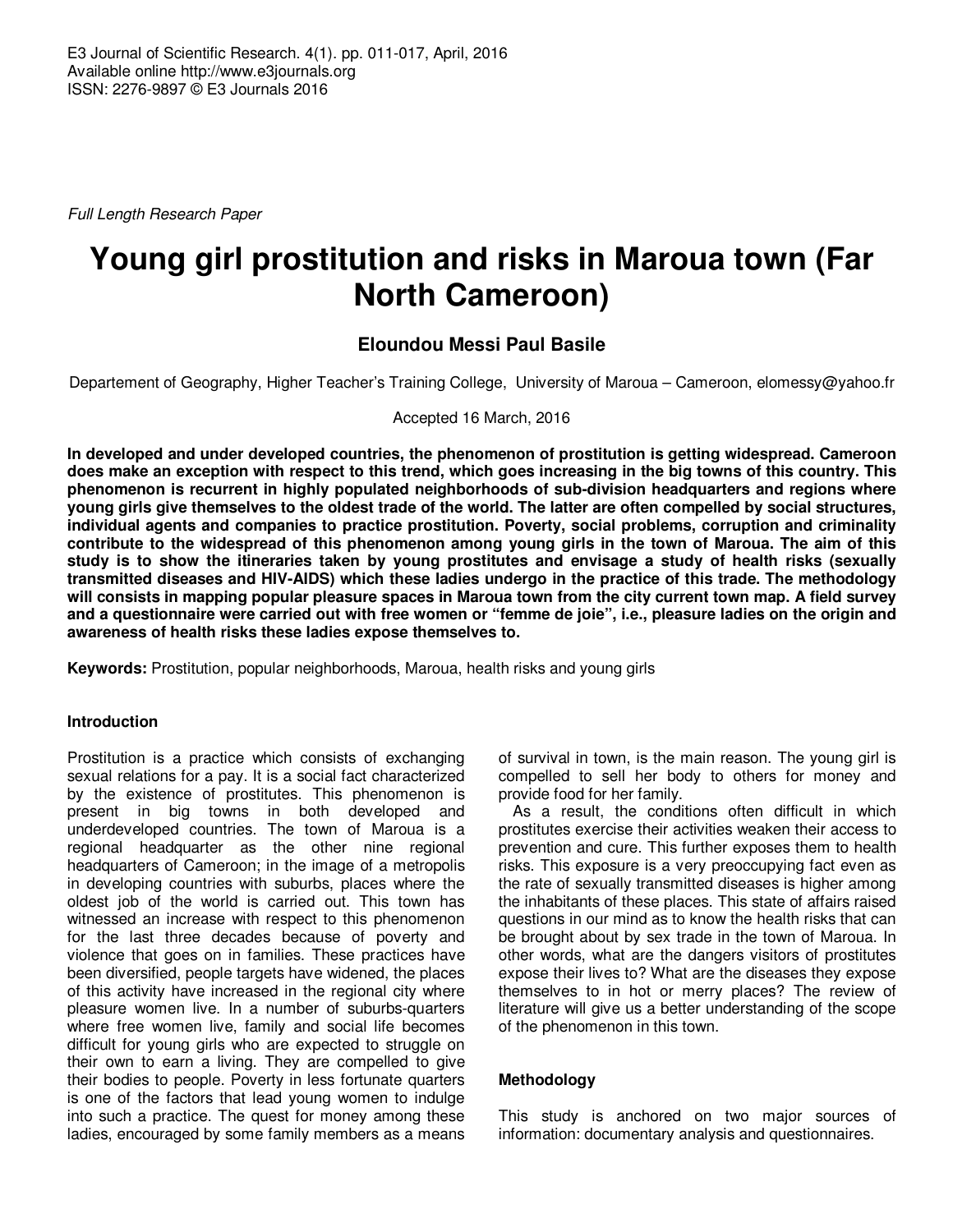

Figure 1 Source : Field survey June 2014

The documentary analysis is especially based on a synthesis of previous studies including dissertations and related surveys. A survey by questionnaires was carried out for a year in the city of Maroua. The questionnaire was administered to ladies at odd hours. During the survey, we realized that the most important age range was situated between 14 and 20. The names of the informants have been changed for the sake of confidentiality and discretion of information collected on the field.

### **Results**

#### **Localization of prostitution zones in Maroua**

This map shows prostitution zones in the open in Maroua. This is the oldest base of the city, in Domayo where most prostitutes are found. It is an old neighborhood with very old buildings and tight up compounds on small surfaces. The bulk of the buildings are of "banco", which gives this old neighborhood the aspect of a village in an urban zone. Figure 1 situates prostitution in Maroua.

#### **Young ladies approach techniques**

The city of Maroua has many streets, but the most famous one is the "Renouveau" Domayo streets, where most night clubs, hiding places are located that make the

neighborhood an important place own the night has fallen. From Monday to Sunday with a climax on Saturday, sex workers sell pleasure. The activity starts around 7 p.m where these girls take their position to "attack". Most of them get to this place on foot for a better show off. Generally well dressed, they hold a purse in their hand. They move in front of bars and dance places to give people a chance to call them. In case nobody sees them, they get closer to the "Vieux Manoir Bar" to value themselves. This is the place where these sex workers display their body forms putting on mini-skirts and shorts. They assail the front of the bar and the night club roundabouts whereby a dark alley is situated, by the way the access to pleasure. Neighboring music players raise the volume to the top. Cafes, roasted fish sellers, and sellers of roasted meat display their goods after cleaning up the place. Customers can then undertake buying. Sex workers also start their activity. They call or shout to customers using coded words. Those who know French talk of "pass" or "can we go and do". These are words that call for a sexual act. Others, unable to speak French, use gestures to cause customers to cooperate. Some passers-by feel compelled to reject the offers from a good distance away from the ladies. Others use violence to rid themselves of these ladies. Prices are given to customers depending on the duration of the sexual act. An act is at 2000 CFAF. If the customer wants the act to be a lasting one, he will be required to pay 3000 CFAF or 5000 CFAF after Amina, a sex worker. In her opinion, a good act is one where the agents are stark naked; its cost is 3000 CFAF. A sexual relief costs 2000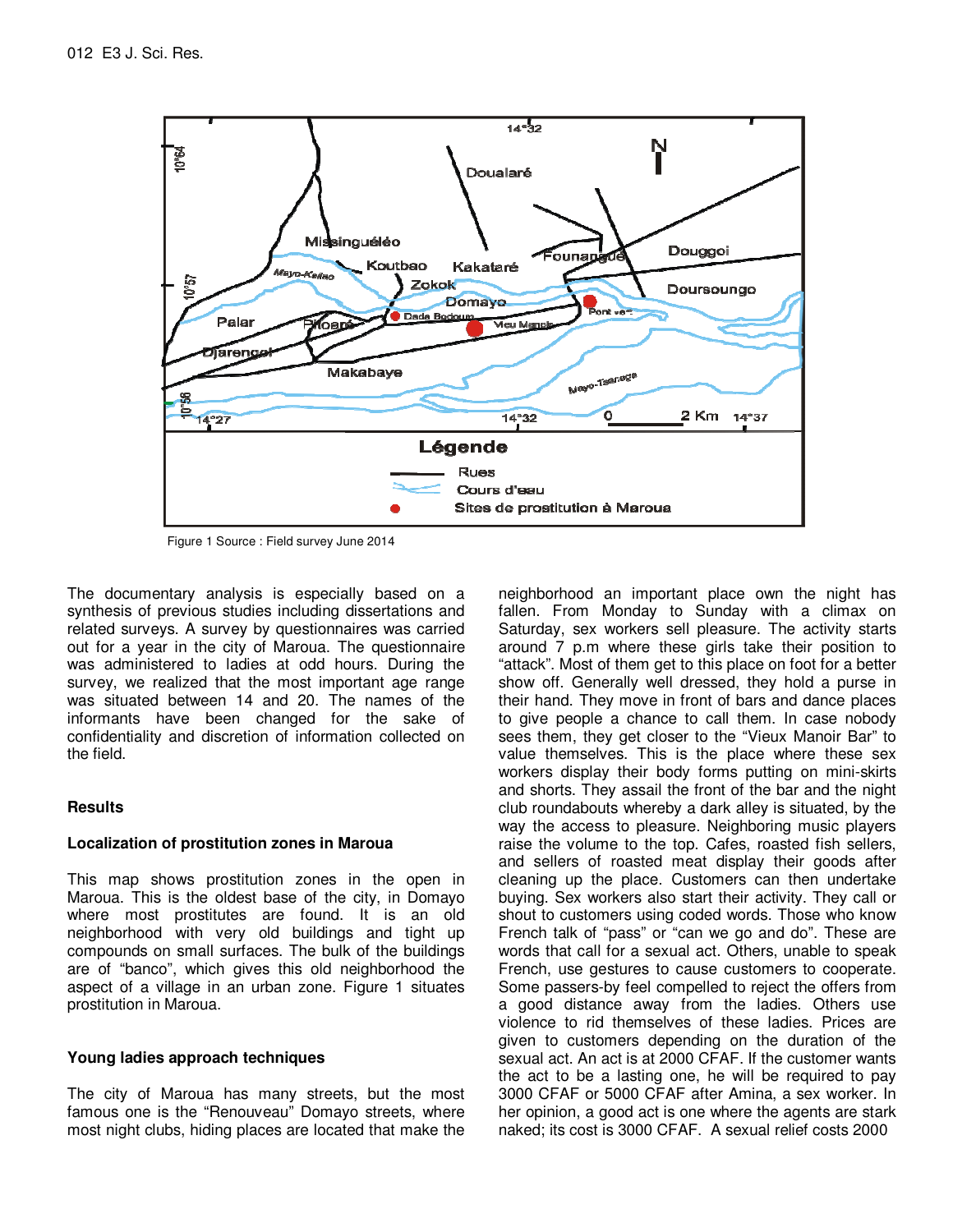| Home country | <b>Number</b> | Percentage |
|--------------|---------------|------------|
| Cameroon     | 250           | 100%       |
| Home region  |               |            |
| Far North    | 195           | 78%        |
| North        | 48            | 19,2%      |
| East         | 7             | 2,8%       |
| Total        | 250           | 100%       |

Table 1 : Socio-demographic elements about prostitute girls

Source: Field survey (2013-2014)

CFAF. A whole night spent with a prostitute is priced at 5000 CFAF in difficult times and 10000 CFAF in better periods like the pay period. Young girls enter with customers and come out alone. Such a fashion march pass is witnessed hot areas where sex trade is carried out. Other girls carry out sex activities in a place called "dada boddoum". They enter into an alley with customers and take to what they will consider as rooms. No attractive decoration can be found in these places. On the floor lie an old mattress barely covered with a dirty cloth. In the corner of the, there some preservatives, handkerchiefs, and at the back of the room there is a small bucket used as a dustbin. Well to do prostitutes use a fan in their rooms.

There is another category of prostitutes in the city of Maroua. They dress well, walk on the sidewalk removing their loincloth from time to time. It takes just a sign for these ladies to join the solicitor at a bar and talks start immediately as though they had known each other. Other prostitutes move along the road with no specific destination looking for anyone who would eventually call them. Other sex workers go and settle in a snack, order a drink then make their choice among the men who enter that snack. At times, they behave as if they wanted to be served another bottle. This is a way of making themselves noticed by the men opposite them.

#### **Socio-demographic characteristics of young female prostitutes in Maroua**

Table 1 shows the socio-demographic situation of 250 girls interviewed during our survey. The identities of these girls were withheld only information related to their intimacy is used. Table 1 shows that all 250 girls are Cameroonians. They come from three different regions where sex trade is widely reported. The Far-North region carries the largest number, i.e., 78% of the ladies who willingly filled out the questionnaire. The North takes 19.2% because these two regions are neighbor regions and share almost the same cultures. The East region is credited with 2.8%. This is due to the distance that separates these regions. What can be noticed is that the majority of teenage prostitute are of the Far-North region.

The lack economic activities and poverty of the families cause these girls to practice street prostitution day in day out. Prostitutes teenagers surveyed in the study have different levels of schooling. In the city of Maroua, from the findings, 90% of the girls have never attended a school while 6% have had an access to primary school and 4% had reached secondary school. This shows that girls are weak enough to fall victims to prostitution. Our sample is made up of 250 young girls who were interviewed in three different prostitution centers in Maroua. It was noticed that 45,2% were hawkers in the city of Maroua. Girls of this type are permanently in contact with men who reach out to them with the objective of getting them. Laundry doers represent 18.8% in this activity they came to learn from their mother who were laundry doers in their neighborhoods and who used to go round to collect dirty clothes from neighbors and even from people who live far from them in order to earn little money. Student hairdressers are those who are more in contact with prostitution places since girls learn to make themselves beautiful. In order to draw the attention of people who can offer them huge amounts of money for sexual intercourse. Once they start enjoying it, the young girl prefers to take up prostitutions than doing something else as she gets money easily on a daily basis. Hence the declaration of one the prostitute: "I acquired this bike thanks to the strength of my buttocks" She said it without shame.

These girls are reported to exercise different trades before they enter prostitution. These are trades that incline them to prostitution. They remain essentially rural as 63% of the parents are farmers, 26.2% are either task workers or craft workers with low income which does not allow them to provide for their needs and those of their children. They are in contact with men every day, especially the hawkers. They are exposed to temptations of men who actually want to take advantage of them sexually by giving them money or offering to buy all their goods, and they themselves for part of pleasure. Our field survey observation confirms Bambara (2012) that this situation expose people to sex hunters who never hesitate to give considerable bribes, raising in these girls thirst for easy gain. This weakens the will in resisting the sexual touches of their benefactors and lead them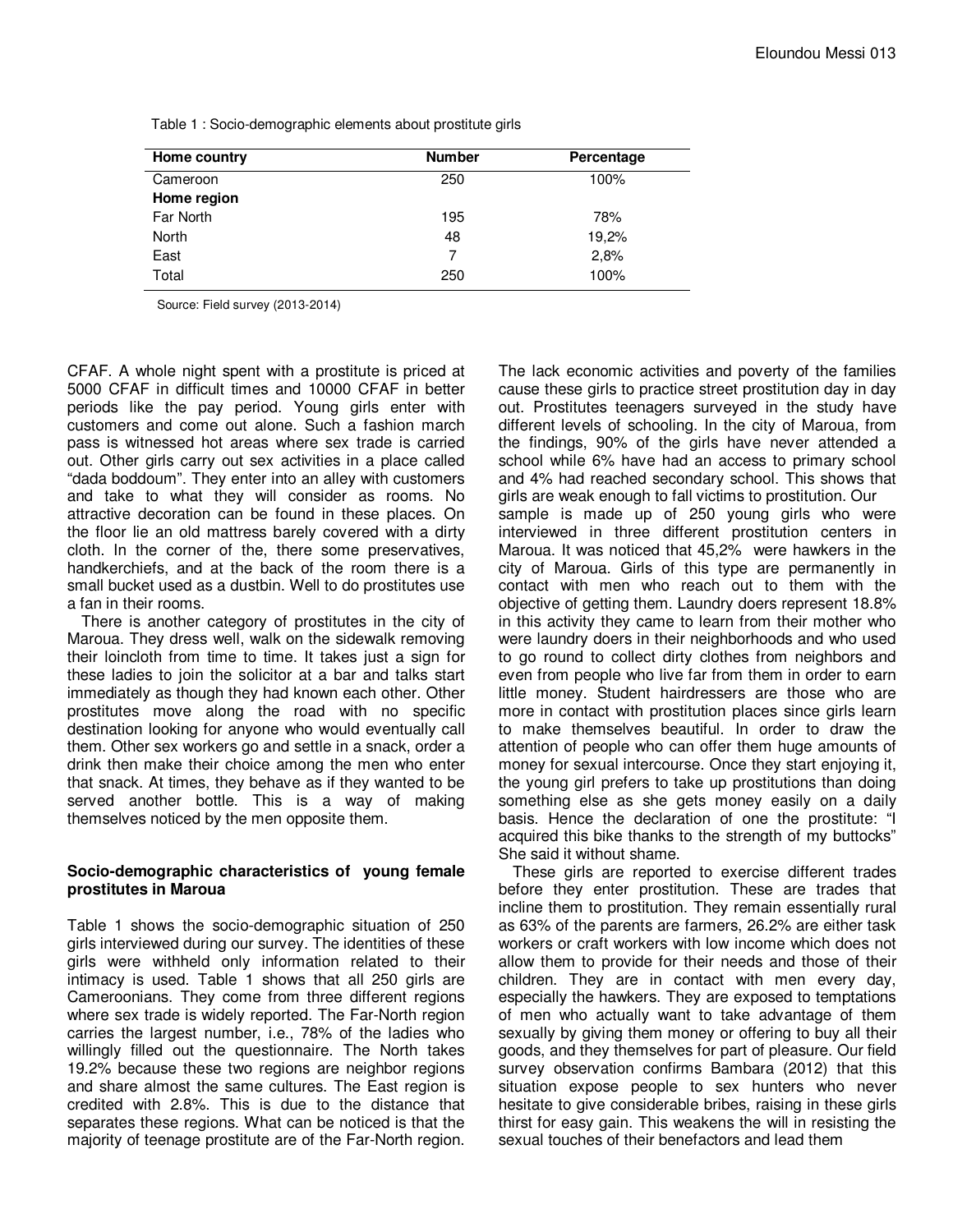| Level of instruction                    | <b>Number</b> | Percentage |
|-----------------------------------------|---------------|------------|
| Unschooled                              | 225           | 90%        |
| Primary school level                    | 15            | 6%         |
| Secondary school level                  | 10            | 4%         |
| <b>Trade before prostitution</b>        |               |            |
| <b>Hawkers</b>                          | 113           | 45,2%      |
| Household women                         | 35            | 14%        |
| Laundry doers                           | 47            | 18,8%      |
| Hair doers                              | 55            | 22%        |
| Age range at entrance into prostitution |               |            |
| 14-15                                   | 63            | 25,2%      |
| $15 - 16$                               | 97            | 38,8%      |
| 16-17                                   | 57            | 22,8%      |
| $17 - 18$                               | 9             | 3.6%       |
| 18-19                                   | 14            | 5.6%       |
| 20 and more                             | 10            | 4%         |

Table 2 : Level of instruction, occupation and age of entry into prostitution

Source : Field survey (2013- 2014)

unfailingly to priced sexual relations. Not only do they discover sex but also the possibility to make money without any effort. Entry age of prostitution in Table 2 shows that 38.8% got in when they were between15-16. These are teenagers who are disturbed by the puberty period. It is at this age range that most prostitutes are situated. It is also at this age that young girls try to assert themselves socially and sexually. They seek to acquire their independence with parents. It is also at this delicate age that girls start having their menstrual periods. The ignorant nature of these 15-16 years old girls, their inexperience and their immaturity favor their exploitation which is noticed in the low prices whose consequences are measured with the amount of carnal solicitations they are liable to.

#### **Factors promoting entry into prostitution**

The general economic crisis with its bad effects, the impoverishment of soils due to climate change, demographic pressure and rural exodus have contributed in creating a negative economic situation in the Far-North region. During our field survey, we realized that a rapid growth of the town compel the families settled in town to conglomerate in precarious and promiscuous living conditions. Young girls become targets or victims in these geographical areas. The precarious condition in which the families of these girls live is the first factor that leads them to prostitution. These difficult conditions of life in town are due to the unfortunate status of the parents and constant poverty, which keep them in a circle of misery. According to Bambara (2012), the availability of

electronic material on the market (mobile phones, and those tactile screens, nowadays telephones with the internet, MP3, DVD readers and other appliances) raise covetousness even among the poorest ones. The abandonment of villages without some basic infrastructural facilities by the State to the profit of towns leads to massive rural exodus towards these big cities. This leads to an increase of poverty in town and junkyards also come into existence. From a similar perspective, Coppieters't Wallant (1990) cited by Bambara (2012), notes that some customs, due to their severe nature are factors that lead young girls to prostitution. As a proof, early marriages in Maroua and its surroundings environment are an obligation for young girls thus scarifying their future to the detriment of tradition. This one concludes without his agreement that it will last for a short period and she will find herself in Domayo after her husband would have put an end to his love relationship with her. This recurrent phenomenon noticed is that marriages are entered into much more during the Ramadan period and after that month of pious behavior; there comes a wind of dislocation of unions. Hence the creation of the market of divorced women in Maroua, where these women come to sell fabrics, kitchen goods and even jewels with the objective of making some money. Society being hierarchical and patriarchcal, males have a greater weight over females in a majority of families. From observation made in our daily living, a girl must not bear children while living with her parents. Young girls who become pregnant while with their parents are simply classified and cast out. This is seen as a curse in the family. In some traditional families, girls have no right to education; a woman is thought to stay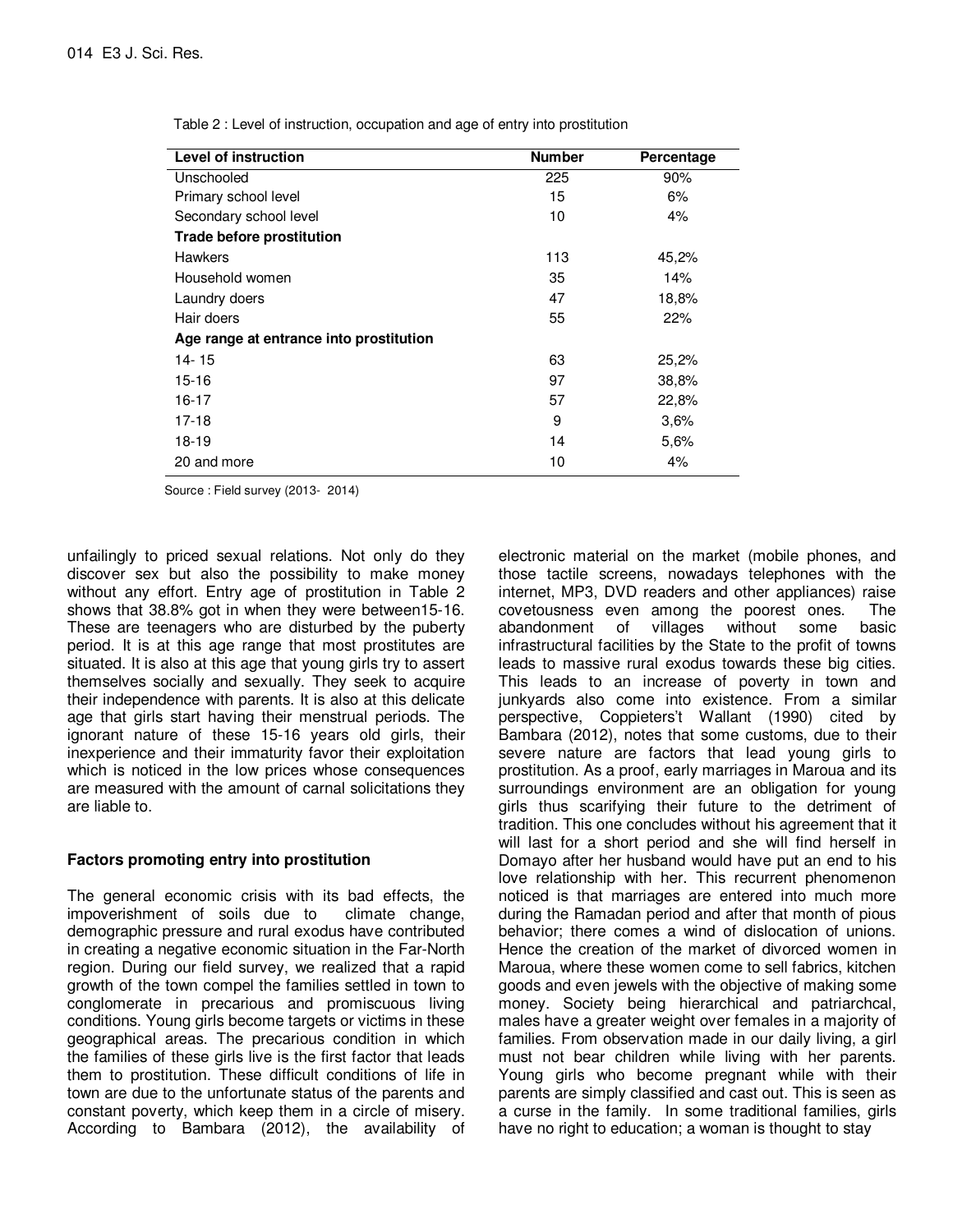with her mother to learn how to cook and take care of her household. That is why parents refuse paying school fees to girls to the profit of boys. For Ayari de Souza (1992), the education of girls is commonly considered to be an unproductive investment from all angles in the sense that parents think they are giving up unproductive forces, since the instructed girl acquires new values that separates her from her milieu and favor independence. After Mike D. (2004), homes where domestic violence is recurrent and most specifically children physical abuse whether it is sexual abuse or body abuse and trashing, these are liable to others of their own willing. The corporal punishment which is applied on some of these girls makes them abandon their homes and find themselves in the street to embrace prostitution as a means for survival in town. The unemployment of young girls and the wild envy for fashion dressing are other factors that encourage entry into prostitution. The fashion effect and desire to imitate others among teenagers are other factors that lead to such a debasing job. Because these ladies live in material financial poverty, they seek to be updated like their mates who come from well to do parents. They must go through some gymnastics to have money and feel "at the top" like others.

The problems young girls have with their teachers regarding sexual matters lead to school drop outs. Once they stop going to school, they head for Domayo bars in search of a masculine customer. Marriages with old people are also caused by these early school drop outs. Her husband marries her only to abuse her sexually after he must have had a child with her. Then the adventure will end and the girl will be pushed out of wedlock though the wedding was celebrated with a lot of festivity. A number of studies have shown that poverty is one of the major factors that prop teenagers into prostitution. Those young girls who abandon their homes without resources, prostitution can be a means of survival for them according to Bagley and Young (2004). The company of other prostitutes and solicitation of prospective prostitute customers may also lead young girls to set into prostitution.

#### **Risks related to the practice of prostitution in the urban area**

Women and young girls who practice this job run a number of risks. Authorities and even the people living with them in the same family or neighborhood tend to minimize or look down on the threats prostitutes undergo. Violence is the common lot of those who live as prostitutes. The surveys carried out in the city of Maroua tell a lot about the situation of violence towards young girls in prostitution milieu. Those who street prostitute are liable to violence, these are women who are more exposed. After the survey carried out in Maroua, close to 40% of street girls declare that they have been assaultted

physically or verbally by drunkards people. Others claim they were looted of their gain by their customers or unknown oppressors who leave with few coins enough for their motorbike fare. Some street girls acknowledge to have been raped at least thrice or four times since they entered prostitution. Most people involved in prostitution are fragile health wise. This comes as a result of the risks they undergo. It is in this prostitution environment that the majority of young girls start taking drugs, alcohol and addictive drugs that make them courageous to face men and receive many people without getting tired. Others use traditional products such as salt and white stones to reduce their vagina; all these ingredients have long term consequences as cancer of the uterus.

#### **Health risks for street prostitutes**

This trade presents a lot of health risks. Despite the fact that these young girls use their bodies as articles to be purchased; these ladies expose themselves to many sexually transmitted diseases. This study shows a worry enhanced by AIDS with respect to the role of the prostitute person as carrier of diseases. In spite of the advantages this trade offers them, the prostitutes we met seem to be conscious of the fact that they expose themselves to sexually transmitted diseases such as AIDS, syphilis, gonorrhea , cervical and uterine cancer , premature ageing, dialysis Encyclopedia , hepatitis B, hepatitis C, chlamydia , gonorrhea, human papilloma virus (genital warts), pelvic inflammatory disease, trichomoniasis, cytomegalovirus, genital mycosis, nongonococcal gonorrhea, chancroid, soft chancroid, warts (HPV or cockscomb), cystitis, scabies, gonorrhea (gonorrhea gonococcal), genital herpes, yaws. Those who care for their health, especially those with bikes and who go to luxurious hotels in Maroua, do a medical checkup. They take some drugs prior to the sexual act. There are precaution measures these ladies take. But the treatment society offers them (despise) does not mean anything to them. For them, there is a life conception that guides them and encourages them in this sense. What is more regretful is that the most affected layer is that of poor people. The survey carried out in Maroua showed us that the 250 young ladies at one point in time had contracted one of the sexually transmitted diseases mentioned above. This situation brings about a risk for our society, since these prostitutes have friends outside the prostitution sphere. This can extend the list of sick people. The field survey showed that the ethinic distribution of health situation in the town is as follows. See Figure 2.

There different ethnic groups involved in prostitution in the city of Maroua. This is due to the cosmopolitan character of the Far North region. In addition, there are some ethnic groups from neighboring regions. The Fulbe girls are the most representative in the city in the two hot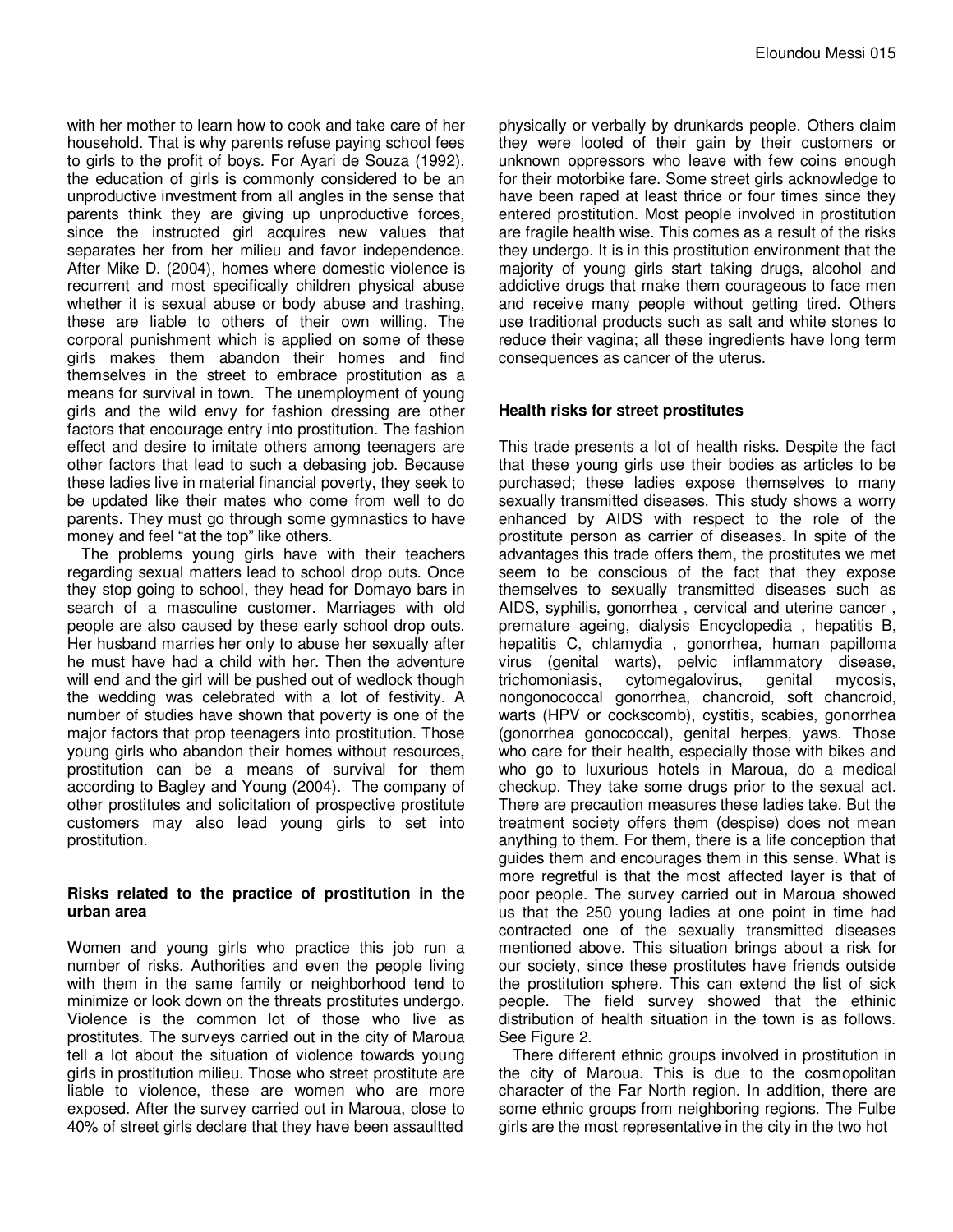

.

Figure: 2 Distribution of prostitution per ethnic group in Maroua. Source: Field survey



Figure 3. Sexually transmitted diseases from the prostitution sites. Source: Field survey, 2013-2014

places namely Domayo and Pont vert. After these ones are the Mofou the Guiziga, Mafa, youths who are natives of the Far North, the Adamawa and the Eastern Region. The latter are fewer in number because of the distance between the two regions, which is about 900km. Most of these girls live in suburbs-quarters where promiscuity and prostitution are developed, and as a result of this HIV / AIDS gets developed in the city of Maroua. As shown previously, most of these girls come from households with very low cash incomes and who are unable to satisfy their basic needs. These girls, in quest of financial independence, engage on daily basis in prostitution, ie, sex trade in defiance of the law that prohibits and punishes this practice.

 Among other personal factors identified by Hankins and Gendron (2009), we can list immediate survival conditions. In a context of high economic difficulty, the urgent need of money can lead people to taking risks including acceptance of a higher pay in exchange for unprotected sex. Drug addiction and alcohol can lead to loosening or even indifference to the risk one is exposed to, what matters is gain. After the survey carried out among prostitutes in Domayo, it appears that among the respondents each had been victim of a sexually transmitted disease. The figure above presents the diseases contracted by prostitutes in the city of Maroua. Figure 3 presents diseases identified during the survey carried out on the hot sites of prostitution (Domayo double streets and Pont Vert). Gonorrhea is the most representative because 79 out of 250 girls surveyed were reported to have contacted the disease while 76 girls have been victims of gonorrhea and other sexually transmitted diseases. Some of these night girls told us that they had already contacted some of these diseases many times. What is surprising, these girls do not get discouraged, they are ready to leave their homes at day break. The risk is high, many of them have boyfriends in neighborhoods outside customers they encounter in the night, which may increase the number of infected people among youths.